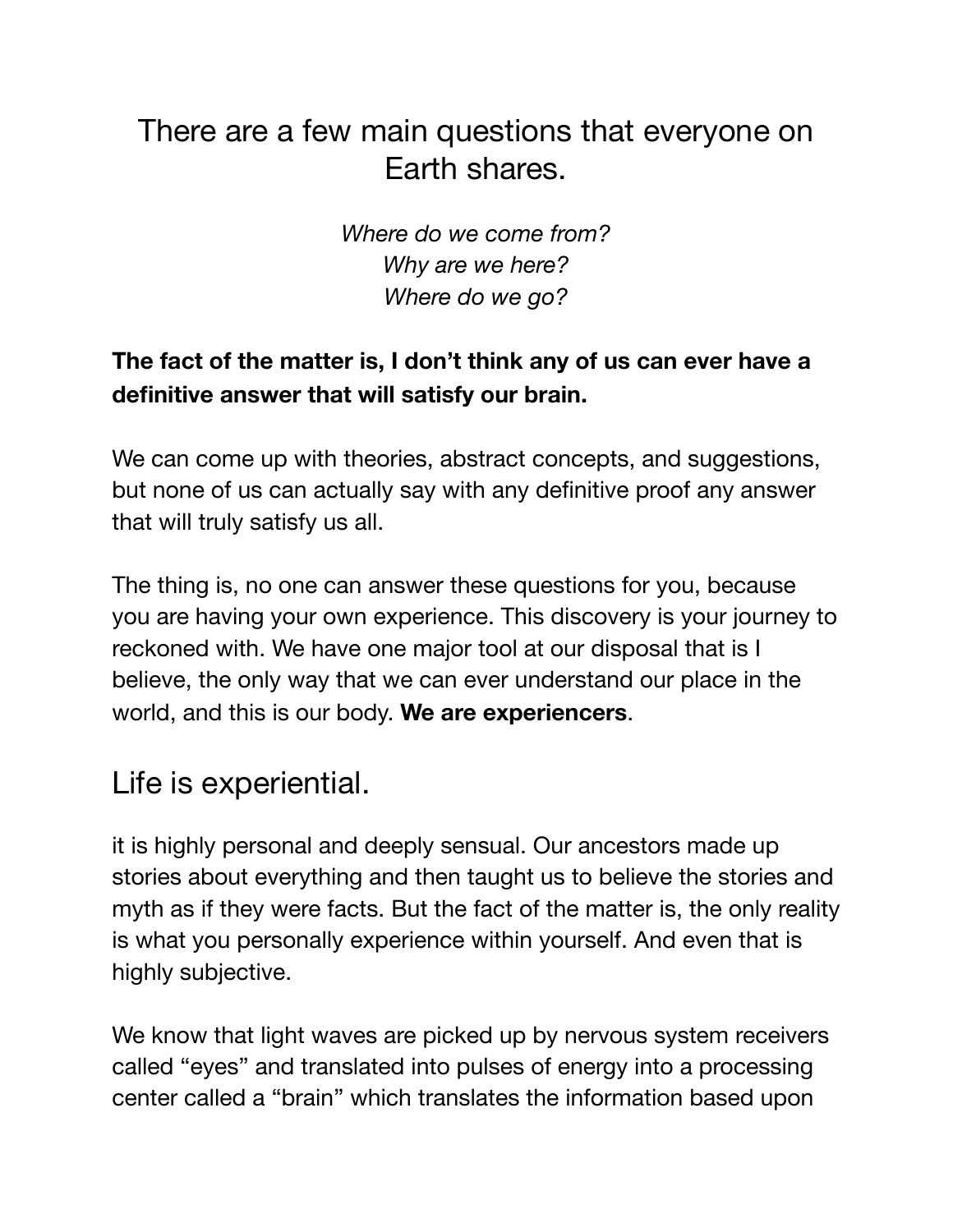our memory banks and the previous cataloging of similar experiences, and up pops a name to the object before us. We sense all manner of frequencies through the nervous system receivers, called taste, smell, vibration and heat and texture. All of these senses are part of our nervous system deciphering external stimuli. Or is it actually external?



Photo by [Stavrialena Gontzou](https://unsplash.com/@stavrialena?utm_source=unsplash&utm_medium=referral&utm_content=creditCopyText) on [Unsplash](https://unsplash.com/s/photos/cosmos?utm_source=unsplash&utm_medium=referral&utm_content=creditCopyText)

The yogis and the mystics have been teaching for millennia that there is actually nothing external or outside of our experience of it. They teach that everything is within us which is why we experience it *within* us. If we could, as Western thinkers, put our concepts of what we think we know as "reality" to the side, we may all begin to experience that the world is not *out there* at all. It is all built within our concepts, through the organs that receive information into our central nervous system and translates it as colors, objects, sensations, and other beings.

Lifeforms like plants and insects, birds, fish and humans, are all consciousness frequencies, but none of that is any more real than anything else we could ever hope to understand. It is all highly abstract. Because we all agree upon certain parameters, through our highly-socialized, and consensual sense of reality, we have created the world around us that we perceive as "real" and anything else as unreal. The fact of the matter is, it may not actually be real at all.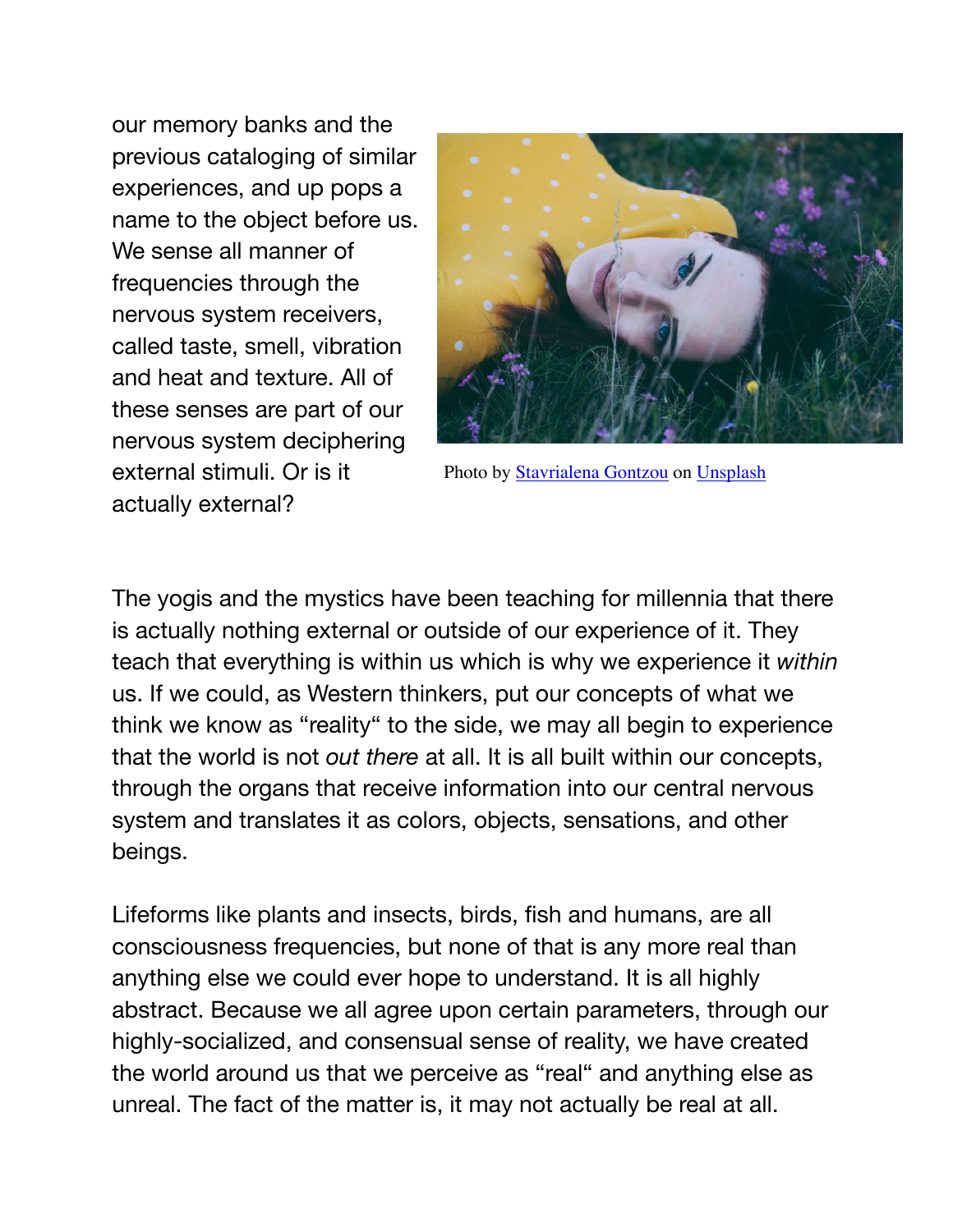What if you could suspend your disbelief long enough to have a new experience of yourself and of that which you experience around you that you have called The World? What if you could crack just enough light through the doorway, and begin to see that there are infinite other doorways to other possibilities after all? What if this teaching is already here and can become your guide, lending voice, and vision, and perhaps even an *affirmation* of what you may have already been sensing, but had yet to honor as your Reality?

The empaths, seekers, sensitives and those we call *psychic,* already have a different map of the universe than the average human. Most people have simply forgotten that there are other senses that are equally acute. These alternate senses play important roles within the neurons that make up perception, and the sensory experiences that make up life.



Photo by [Egidijus Bielskis](https://unsplash.com/@wizardwork?utm_source=unsplash&utm_medium=referral&utm_content=creditCopyText) on [Unsplash](https://unsplash.com/s/photos/starry-sky?utm_source=unsplash&utm_medium=referral&utm_content=creditCopyText)